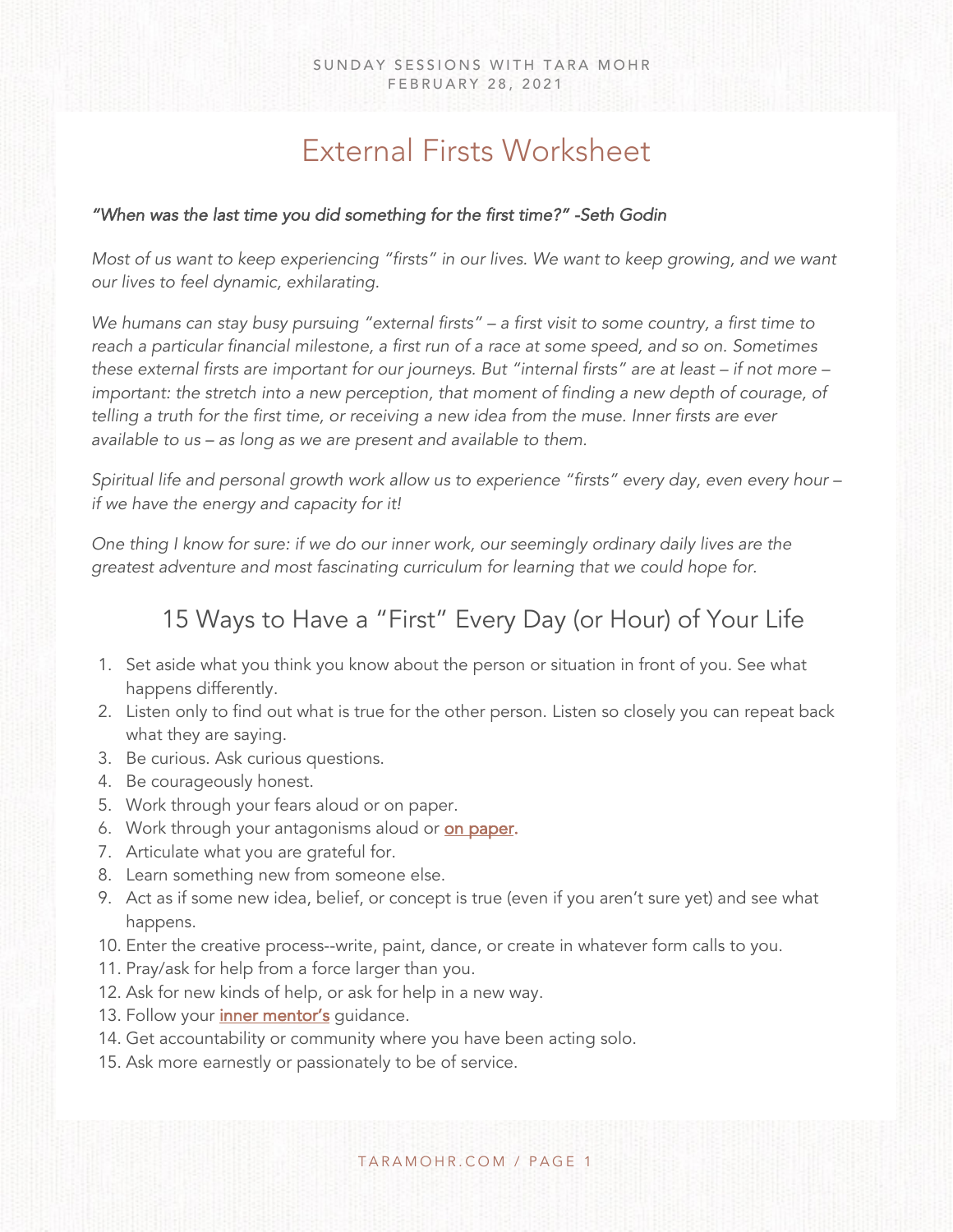You can do the journaling questions below on your own, or use the video recording of the session with Tara that accompanies them, which can be found **HERE**.

## Journaling Questions

1. What are some external "firsts" I have sought?

Which were actually fulfilling? Which were not? Any interesting patterns around that?

2. What is one meaningful internal "first" I have had in my life?

What helped that to come about?